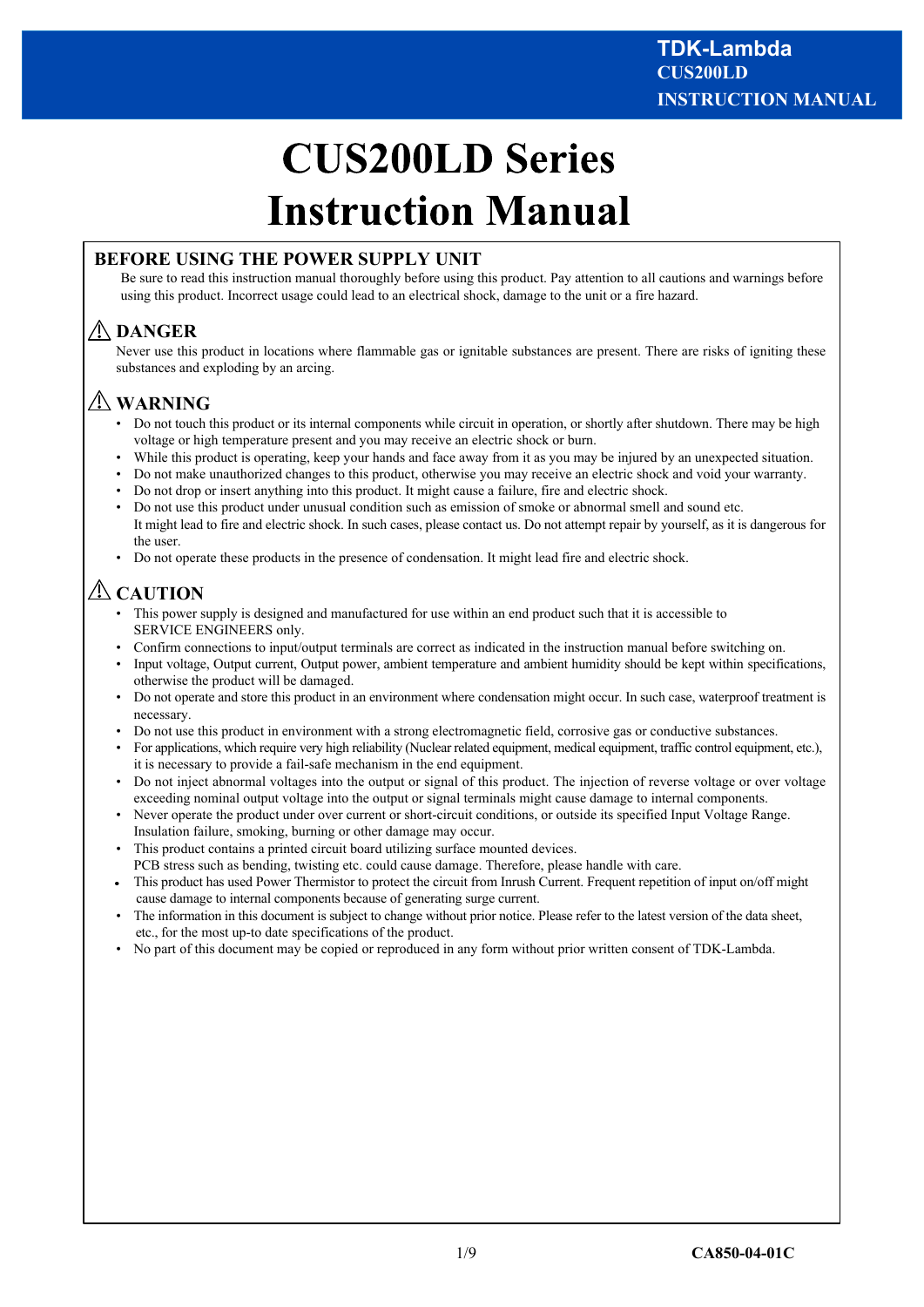**1. Model name identification method**



# **2. Terminal Explanation**

- ① L : Input terminal Live line (Fuse in line)
- ② N : Input terminal Neutral line
- $\circled{3} \perp$  : Earth terminal
- $\overline{4}$  +V : + Output terminal (20A max. / terminal)
- ⑤ -V : Output terminal (20A max. / terminal)
- ⑥ Output voltage adjustment trimmer
- ⑦ Output monitoring indicator (Green LED)
- ⑧ Mounting hole (hole diameter: Ø 3.8mm)



# **3. Connecting method**

Pay attention to the input wiring. If it is connected to wrong terminal, the power supply will be damaged.

- Input must be off when making connections.
- Connect  $\downarrow$  terminal to earth (frame ground of the equipment etc.) by thick wire for safety and improvement of noise sensitivity.



Recommended torque :M3.0 screw0.50N·m (5.1kgf·cm) ~ 0.70N·m (7.1kgf·cm)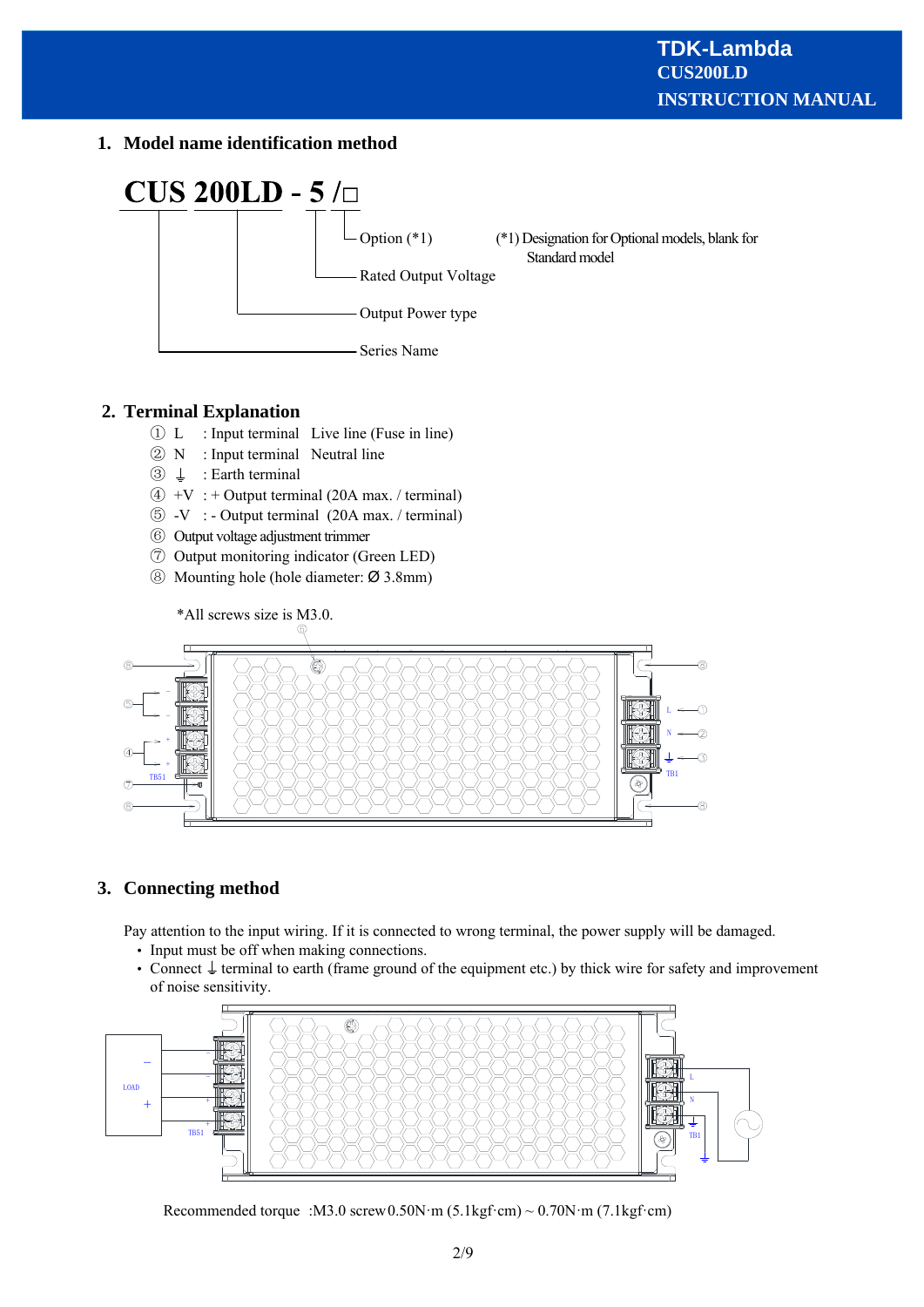## **4. Explanation of Functions and Precautions**

#### **4-1.Input Voltage Range**

Input voltage range is single phase 85-265VAC(47-63Hz). Never operate the unit out of the specified input voltage range to avoid unit failure. For cases where conformance to various safeties required, input voltage range will be 100-240VAC (50-60Hz). If input voltage is less than 115VAC, output power need to be derated.

Output derating vs. the input voltage



#### **4-2. Output Voltage Range**

Output voltage is set at the nominal value at shipment. Output voltage can be adjusted by the V.ADJ trimmer (VR51), the output voltage setting should be within the range in the specifications. Turning the trimmer clockwise, the output voltage will be increased. Please note if the output voltage is increased excessively, over voltage protection (OVP) function may be triggered and output will be shut down. Furthermore, when increasing the output voltage, output current should be reduced so that the output power does not exceed the maximum output power in the specifications.

#### **4-3. Inrush Current**

Power thermistor is used for limiting the inrush current. Higher current will flow at higher ambient temperature or input re-power on. Please select input switch or external fuse carefully. The inrush current value specified in the specification is under cold start condition (at 25℃).

#### **4-4. Over Voltage Protection (OVP)**

The OVP function (Inverter shut down method, manual reset type) is provided. Please refer to the specification for OVP trip level. When OVP is triggered, the output will be shut down. To reset OVP, turn off the input of power supply for a few minutes, and then re-power on. The OVP setting is fixed and can not be adjusted externally. Pay attention not to apply higher voltage externally to the output terminal to avoid unit failure. In case of inductive load, put protective diode in series to the output power line.

#### **4-5. Over Current Protection (OCP)**

The OCP is hiccup mode with automatic recovery. The outputs will be automatically recovered when the overload condition is removed. Please refer to the specification for OCP trip level. Never operate the unit under over current or shorted conditions, which may cause the unit damage. OCP setting is fixed and cannot be adjusted externally.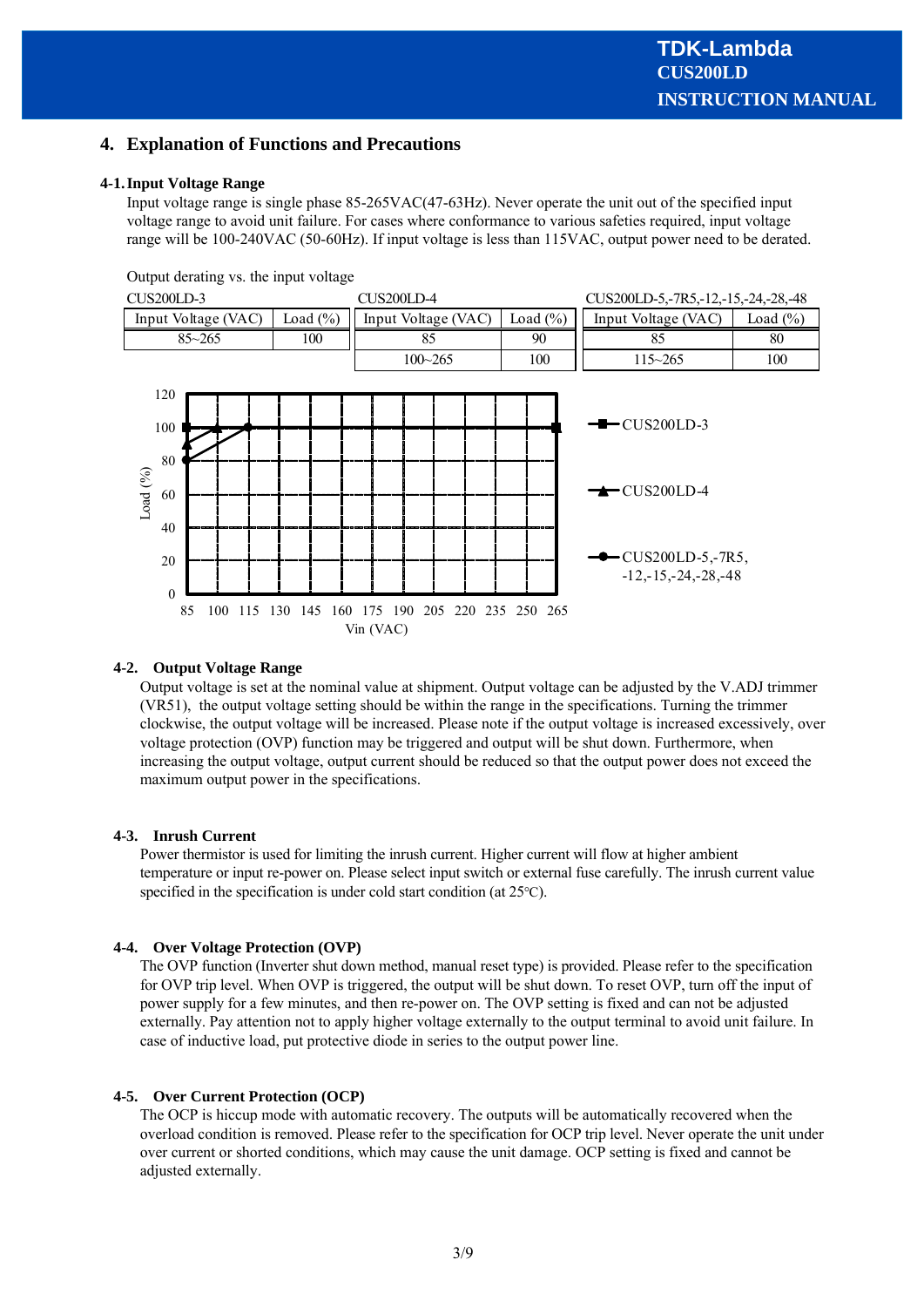#### **4-6. Output Ripple & Noise**

The measurement circuit of the output ripple and noise in the specifications is shown below. If the load wires are longer, the ripple and noise will be higher. In this case, electrolytic capacitor, film capacitor, etc. might be necessary to be used across the load terminal. The ground lead of probe should be short to avoid the noise interference



#### **4-7. Series Operation**

For series operation, either method (A) or (B) is possible.



Note :

In case of method (A), it is recommended to connect the bypass diodes, power supply might be damaged without bypass diodes.

Please select a bypass diode with maximum forward current rating more than output load current. And maximum reveres voltage must withstand output voltage of each power supply.

Series operation is possible without bypass diode, but make sure all units must be in operation.

(Never use in condition that one of the units is not operated.)

#### **4-8. Parallel Operation**

For parallel operation, method (B) is possible.



- (A) To increase the Output Current is not possible. (B) Operation as a Backup System is possible.
	- 1. Adjust the output voltage higher to compensate the forward voltage drop (VF) of the diode.
	- 2. Adjust each power supply output to same voltage.
	- 3. Output voltage and output power should be used within specifications.
	- 4. Use blocking diode to prevent reverse current. Diode current rating must be more than output load current.

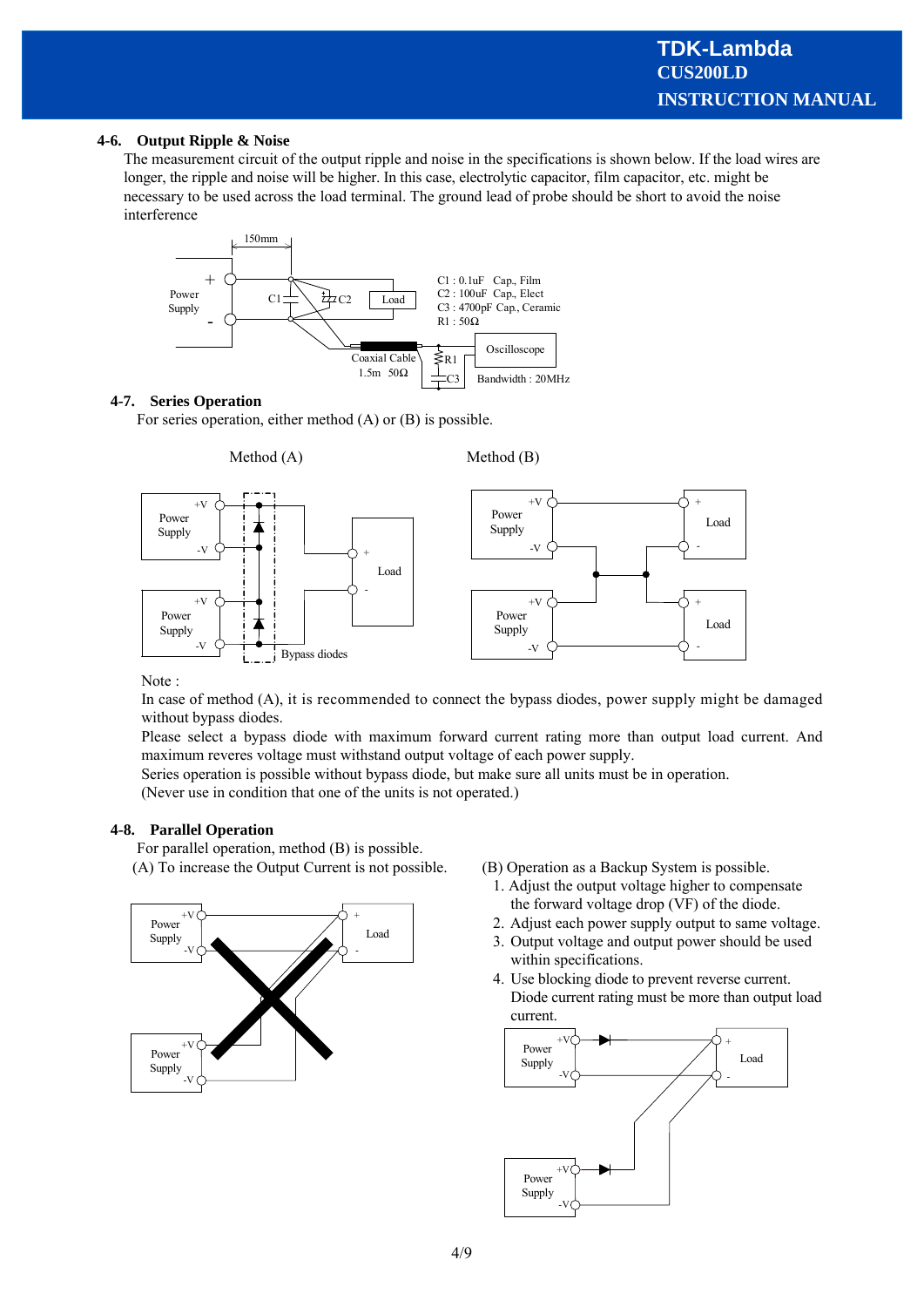#### **4-9. Isolation Test**

Isolation resistance between Output -  $\perp$  terminal is more than 100MΩ at 500VDC. For safety operation, voltage setting of DC isolation tester must be done before the test. Ensure that the unit is fully discharged after the test.

 $\blacksquare$  Output -  $\perp$  terminal : 500VDC More than 100M $\Omega$ 



#### **4-10. Withstand Voltage**

CUS200LD is designed to withstand 3.0kVAC between input and output, 2.0kVAC between input and  $\perp$ terminal and 500VAC between output and  $\perp$  terminal each for 1 minute. When testing withstand voltage, set current limit of withstand voltage test equipment at 20mA (Output -  $\frac{1}{2}$  terminal : 100mA). The applied voltage must be gradually increased from zero to testing value and then gradually decreased for shut down. When timer is used, the power supply may be damaged by high impulse voltage at switch on and off timing. Connect input and output as follows.

■ Input - Output (dotted line) : 3.0kVAC, 1min (20mA) Input -  $\bot$ terminal (solid line) : 2.0kVAC, 1min (20mA)



 $\blacksquare$  Output -  $\perp$  terminal : 500VAC, 1min (100mA)



#### **Instructions for using the power supply in customer's system**

- 1. If the output of power supply is connected to FG in the application, the withstand voltage test between input and output (FG) should be tested at 2kVAC.
- 2. If there is external noise filter and Y-caps connected at the input and output of the power supply, the voltage distribution between primary and secondary circuit will be changed during the withstand voltage test, and may cause test fail. In this case, please contact TDK-Lambda for the technical support and instructions.

#### **4-11. Surge Immunity Test (IEC61000-4-5)**

Output voltage may dip in IEC61000-4-5 Surge immunity test at level 4 common mode (test voltage 4kV) for low output voltage 3.3V ~ 15V models. The dip duration is about  $0.1 \sim 0.2$  ms, and dip level is  $0 \sim 10\%$  (3.3V: $0 \sim 500$  mV) typical depends on the load conditions. Use external capacitors or filter circuit on the power supply output to reduce the voltage dip and smooth the output voltage if necessary.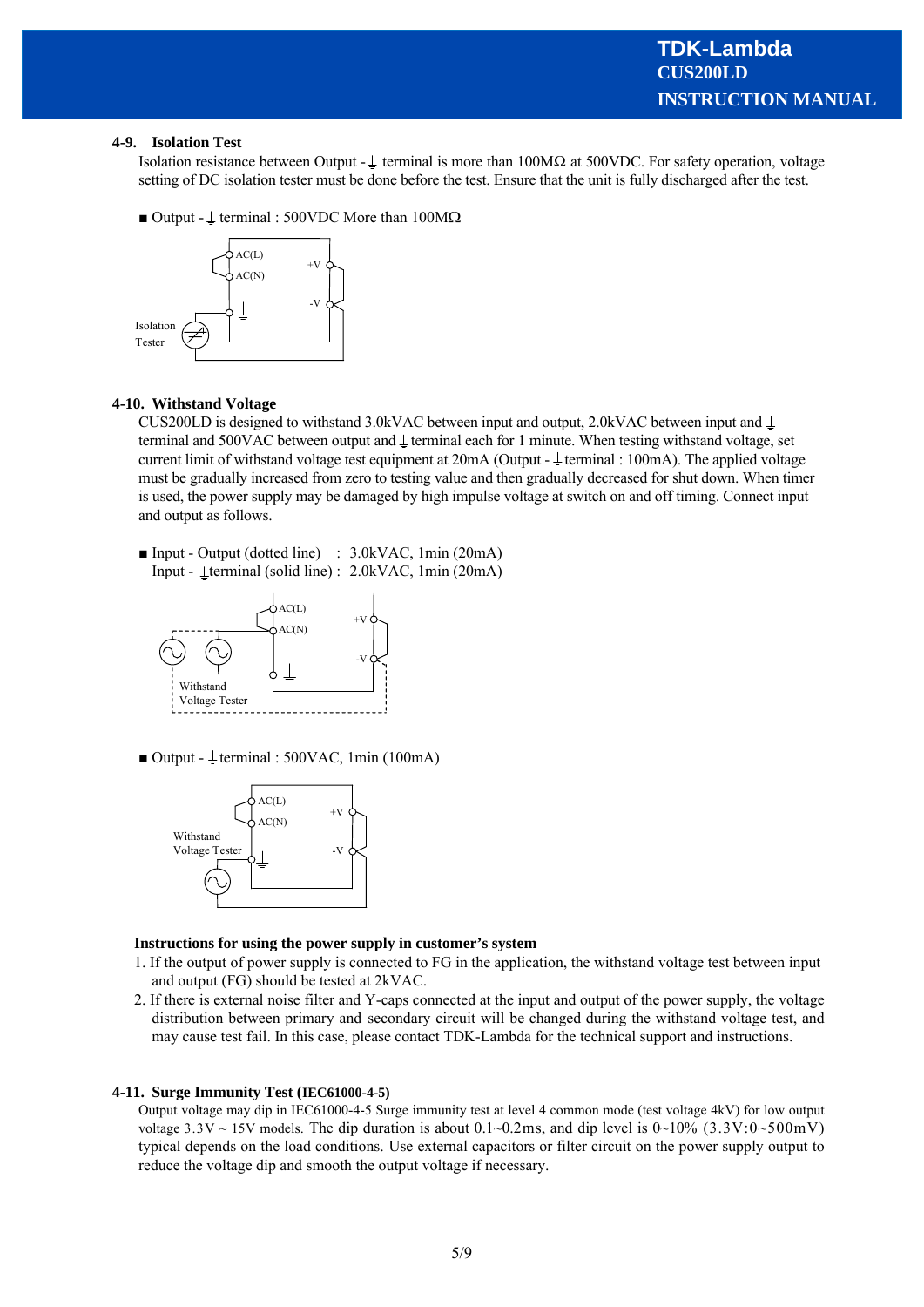#### **4-12. Output Peak Current**

CUS200LD has capability of 200W peak power operation, the peak and average current is defined as below:



Operating period at peak output current  $(\tau)$  is less than 10 seconds for conduction cooling and 5 seconds for convection cooling, duty is less than 35%.

Average output power and output current is less than the Maximun output power and output current. Peak output power and output current derating for input voltage, ambient temperature and base plate temperature (Conduction cooling only) is same as the derating curve of maximum output power and output current. Please refer to Input Voltage Derating (4-1) and Output Derating (5-3) for details

## **5. Mounting**

#### **5-1. Mounting Method**

(1) For both conduction and convection cooling, as consideration for the heat radiation, keep a space more than 15mm between the power supply and the peripheral parts. Also when using multiple units, keep a space more than 15mm from each other.



(2) For conduction cooling, Power supply should be mounted on an Aluminum plate or heat sink with bottom side of the chassis, please refer to the Output Derating of conduction cooling (5-3) for details.

#### **5-2. Mounting Directions**

The standard mounting is direction (A). Direction  $(B)$ ,  $(C)$ ,  $(D)$  and  $(E)$  are also possible. Never use as mounting direction (F) shown below.

(A) Standard Mounting (B) (C) (D) (E)









**TB1**

(F) Not Possible

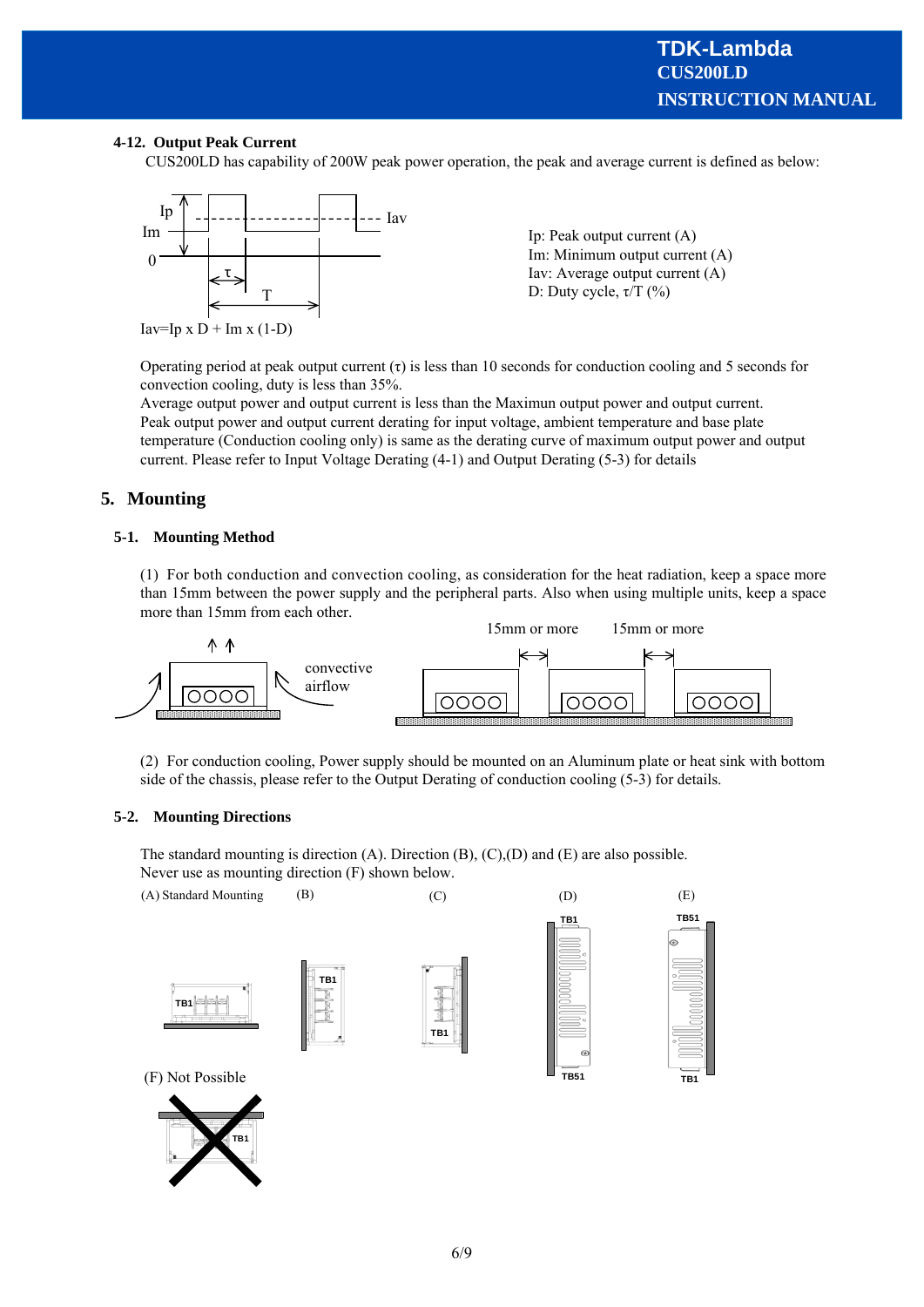#### **5-3. Output Derating**

Refer to the output derating below, load (%) is percent of maximum output current value at rated output voltage. Make sure that the specified temperature range is maintained.

#### **Conduction cooling**

Power supply should be mounted on an Aluminum plate or heat sink with bottom side of the chassis, recommended AL plate size is 400\*400\*2mm.

The power supply base plate temperature (as shown below) should be monitored to ensure the effectiveness of the heat sink, and both Ta and Tb must not exceed the derating curve below for safety operation of the power supply.

Maximum output power and output current derating vs. ambient temperature and base plate temperature: Mounting A,B,C Mounting D,E



#### Ta: Ambient Temperature

Tb: Base plate temperature, measured at the center of the bottom side of the chassis, as shown in the picture below.

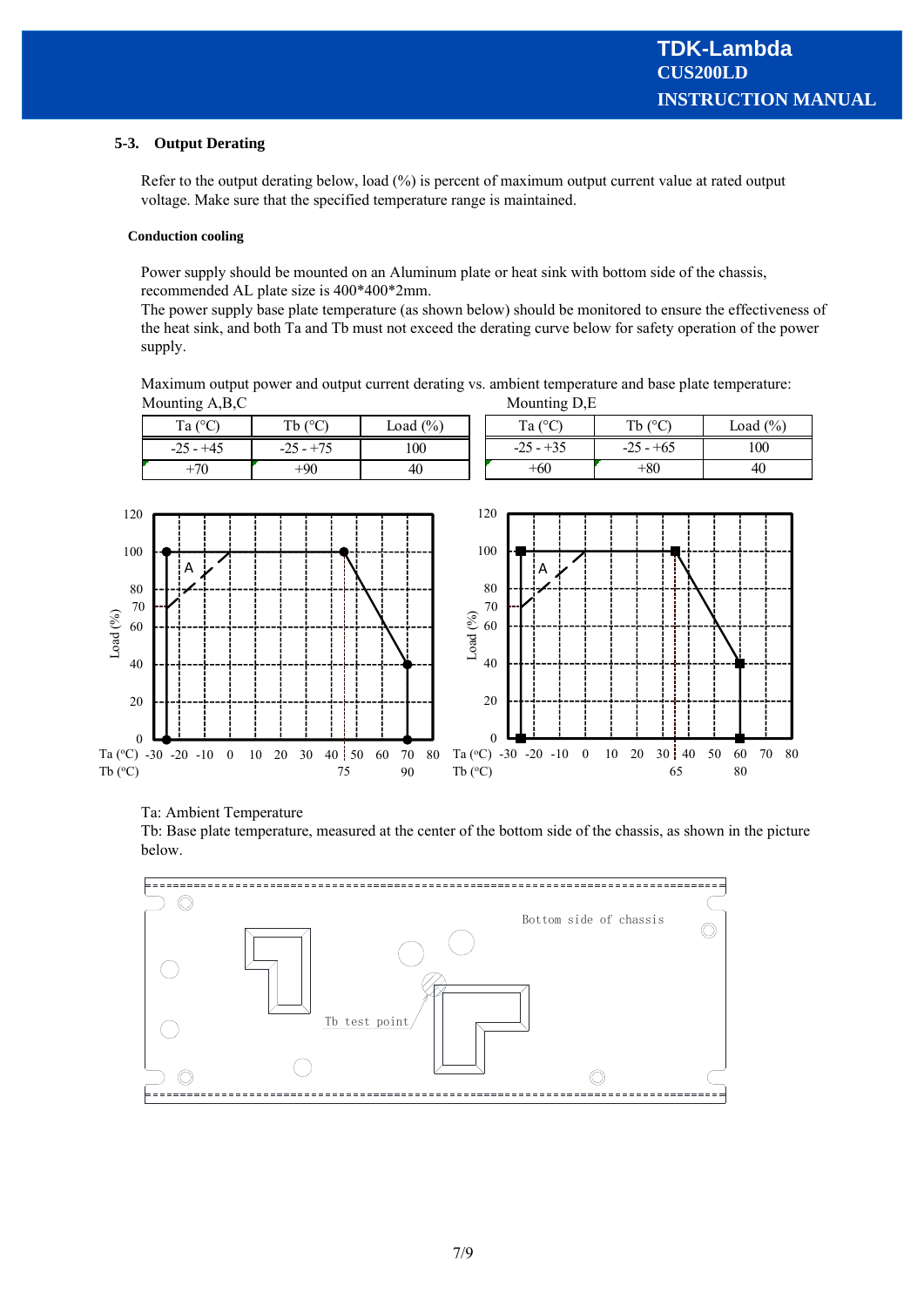#### **Convection Cooling**



Maximum output power and output current derating vs. ambient temperature.

#### **\* Low Temperature Operation Area (A) for conduction and convection cooling**

This power supply uses NTC power thermistor to limit the inrush current, and due to NTC characteristics of high impedance at low temperature, output voltage may be fluctuated during cold start up or sudden change of load conditions, such as no load to maximum load transient in this area when input voltage is below 115VAC. Output voltage will be stable after power supply warm up, or the input voltage is higher than 115VAC. Please note further derating of input voltage is required at Vin=85~115VAC (See 4-1)

Please evaluate power supply low temperature start up and dynamic load response under worst case conditions in actual application to ensure no problem of the power supply operation.

# **6. EMC and Wiring Method**

This power supply is primarily designed and manufactured to be used and enclosed in other equipment. The installation, wiring, grounding and end application of the switching power supply in the equipment system may influence its EMC characteristics. Therefore, the EMC performance has to be tested on end system level. Additional filtering may be required depends on application and installation methods.

- (1) The output load line and input line shall be separated, and use all lines as thick and short as possible to make lower impedance. The output load line and input line shall be twisted or use shielded wire to improve noise sensitivity.
- (2) Noise can be eliminated by attaching a capacitor to the load terminals.
- (3) The recommended wire type, torque and crimp-type terminal :

| Recommended | Recommended torque                                                                                                              | Recommended crimp-type terminal |         |  |
|-------------|---------------------------------------------------------------------------------------------------------------------------------|---------------------------------|---------|--|
| Wire.       |                                                                                                                                 | D(MAX)                          | t (MAX) |  |
| AWG 12-22   | M <sub>3.0</sub> Screws<br>$0.50N \cdot m (5.1 \text{kgf} \cdot \text{cm}) \sim 0.70N \cdot m (7.1 \text{kgf} \cdot \text{cm})$ | 6.5 <sub>mm</sub>               | 2mm     |  |

Note : For recommended wire type, refer to wire maker recommended allowable current and voltage drop. Especially for 5V models, output current is large. Thick diameter wire is recommended.